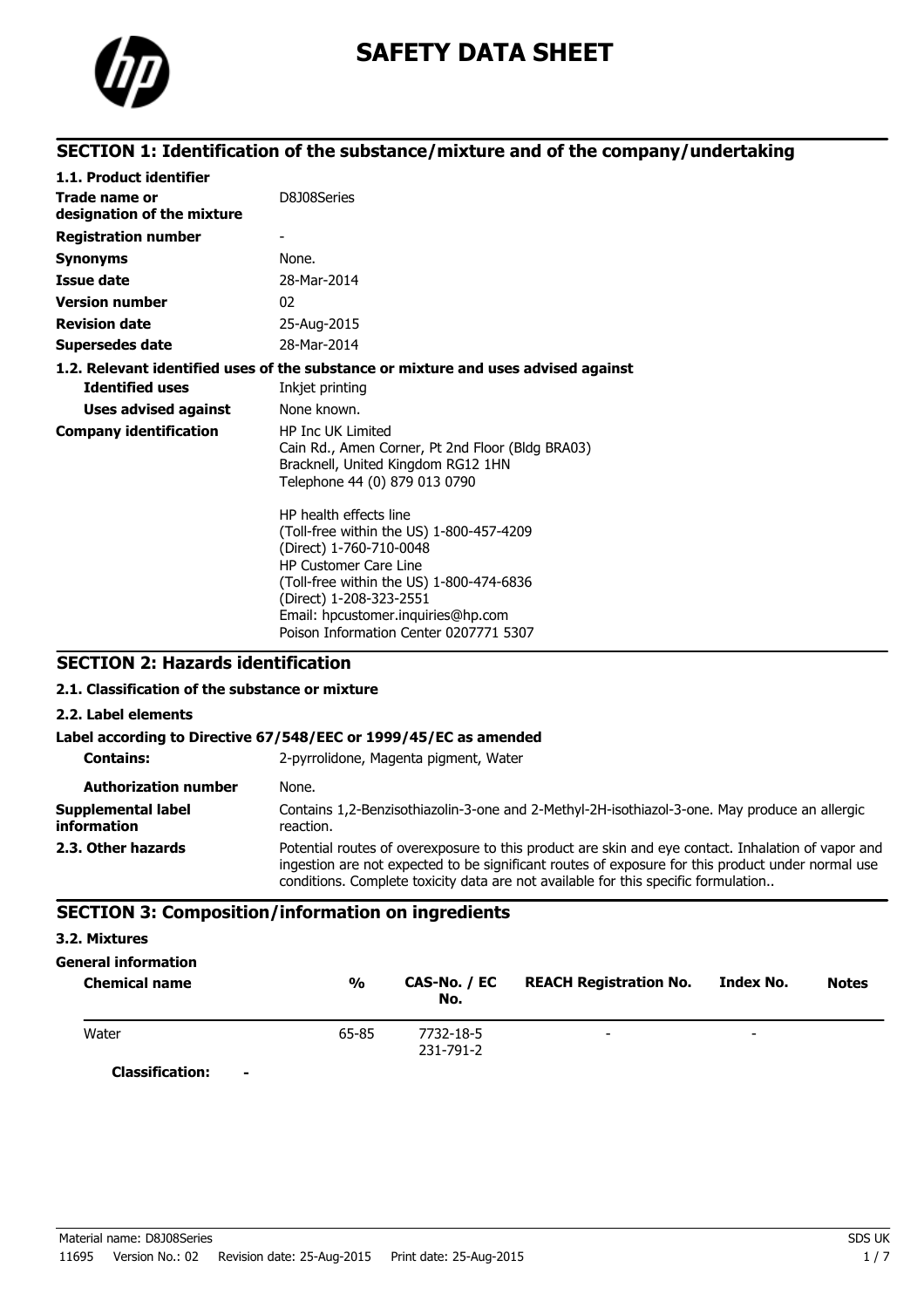| <b>Chemical name</b>                                                                       | $\frac{1}{2}$  | CAS-No. / EC<br>No.                                                                                                   | <b>REACH Registration No.</b>                                                                                                                                                                      | <b>Index No.</b> | <b>Notes</b> |
|--------------------------------------------------------------------------------------------|----------------|-----------------------------------------------------------------------------------------------------------------------|----------------------------------------------------------------------------------------------------------------------------------------------------------------------------------------------------|------------------|--------------|
| 2-pyrrolidone                                                                              | < 10           | 616-45-5<br>210-483-1                                                                                                 | 01-2119475471-37-XXXX                                                                                                                                                                              |                  |              |
| <b>Classification:</b><br><b>Eye</b><br>Irrit.<br>9                                        | 2;H31          |                                                                                                                       |                                                                                                                                                                                                    |                  |              |
| Magenta pigment                                                                            | < 5            | Proprietary                                                                                                           | 01-2119456804-33-XXXX                                                                                                                                                                              |                  |              |
| <b>Classification:</b>                                                                     |                |                                                                                                                       |                                                                                                                                                                                                    |                  |              |
| <b>Composition comments</b>                                                                |                | This ink supply contains an aqueous ink formulation.                                                                  |                                                                                                                                                                                                    |                  |              |
| <b>SECTION 4: First aid measures</b>                                                       |                |                                                                                                                       |                                                                                                                                                                                                    |                  |              |
| <b>General information</b>                                                                 | Not available. |                                                                                                                       |                                                                                                                                                                                                    |                  |              |
| 4.1. Description of first aid measures                                                     |                |                                                                                                                       |                                                                                                                                                                                                    |                  |              |
| <b>Inhalation</b>                                                                          |                |                                                                                                                       | Move to fresh air. If symptoms persist, get medical attention.                                                                                                                                     |                  |              |
| <b>Skin contact</b>                                                                        |                | Wash affected areas thoroughly with mild soap and water. Get medical attention if irritation<br>develops or persists. |                                                                                                                                                                                                    |                  |              |
| Eye contact                                                                                |                |                                                                                                                       | Do not rub eyes. Immediately flush with large amounts of clean, warm water (low pressure) for at<br>least 15 minutes or until particles are removed. If irritation persists get medical attention. |                  |              |
| <b>Ingestion</b>                                                                           |                |                                                                                                                       | If ingestion of a large amount does occur, seek medical attention.                                                                                                                                 |                  |              |
| 4.2. Most important<br>symptoms and effects, both<br>acute and delayed                     | Not available. |                                                                                                                       |                                                                                                                                                                                                    |                  |              |
| 4.3. Indication of any<br>immediate medical attention<br>and special treatment<br>needed   | Not available. |                                                                                                                       |                                                                                                                                                                                                    |                  |              |
| <b>SECTION 5: Firefighting measures</b>                                                    |                |                                                                                                                       |                                                                                                                                                                                                    |                  |              |
| General fire hazards                                                                       | Not available. |                                                                                                                       |                                                                                                                                                                                                    |                  |              |
| 5.1. Extinguishing media<br><b>Suitable extinguishing</b><br>media                         |                | Dry chemical, CO2, water spray or regular foam.                                                                       |                                                                                                                                                                                                    |                  |              |
| <b>Unsuitable extinguishing</b><br>media                                                   | None known.    |                                                                                                                       |                                                                                                                                                                                                    |                  |              |
| 5.2. Special hazards arising<br>from the substance or<br>mixture                           | Not available. |                                                                                                                       |                                                                                                                                                                                                    |                  |              |
| 5.3. Advice for firefighters<br><b>Special protective</b><br>equipment for<br>firefighters | Not available. |                                                                                                                       |                                                                                                                                                                                                    |                  |              |
| <b>Special fire fighting</b><br>procedures                                                 | Not available. |                                                                                                                       |                                                                                                                                                                                                    |                  |              |
| <b>Specific methods</b>                                                                    |                | Use a water spray to cool fully closed containers.                                                                    | Wear self contained breathing apparatus for fire fighting if necessary.                                                                                                                            |                  |              |
| <b>SECTION 6: Accidental release measures</b>                                              |                |                                                                                                                       |                                                                                                                                                                                                    |                  |              |

# **6.1. Personal precautions, protective equipment and emergency procedures**

|             |                                | 6.1. Personal precautions, protective equipment and emergency procedures                   |        |  |  |
|-------------|--------------------------------|--------------------------------------------------------------------------------------------|--------|--|--|
|             | For non-emergency<br>personnel | Wear appropriate personal protective equipment.                                            |        |  |  |
|             | For emergency<br>responders    | Not available.                                                                             |        |  |  |
| precautions | 6.2. Environmental             | Do not let product enter drains. Do not flush into surface water or sanitary sewer system. |        |  |  |
|             | Material name: D8J08Series     |                                                                                            | SDS UK |  |  |
| 11695       | Version No.: 02                | Revision date: 25-Aug-2015<br>Print date: 25-Aug-2015                                      | 2/7    |  |  |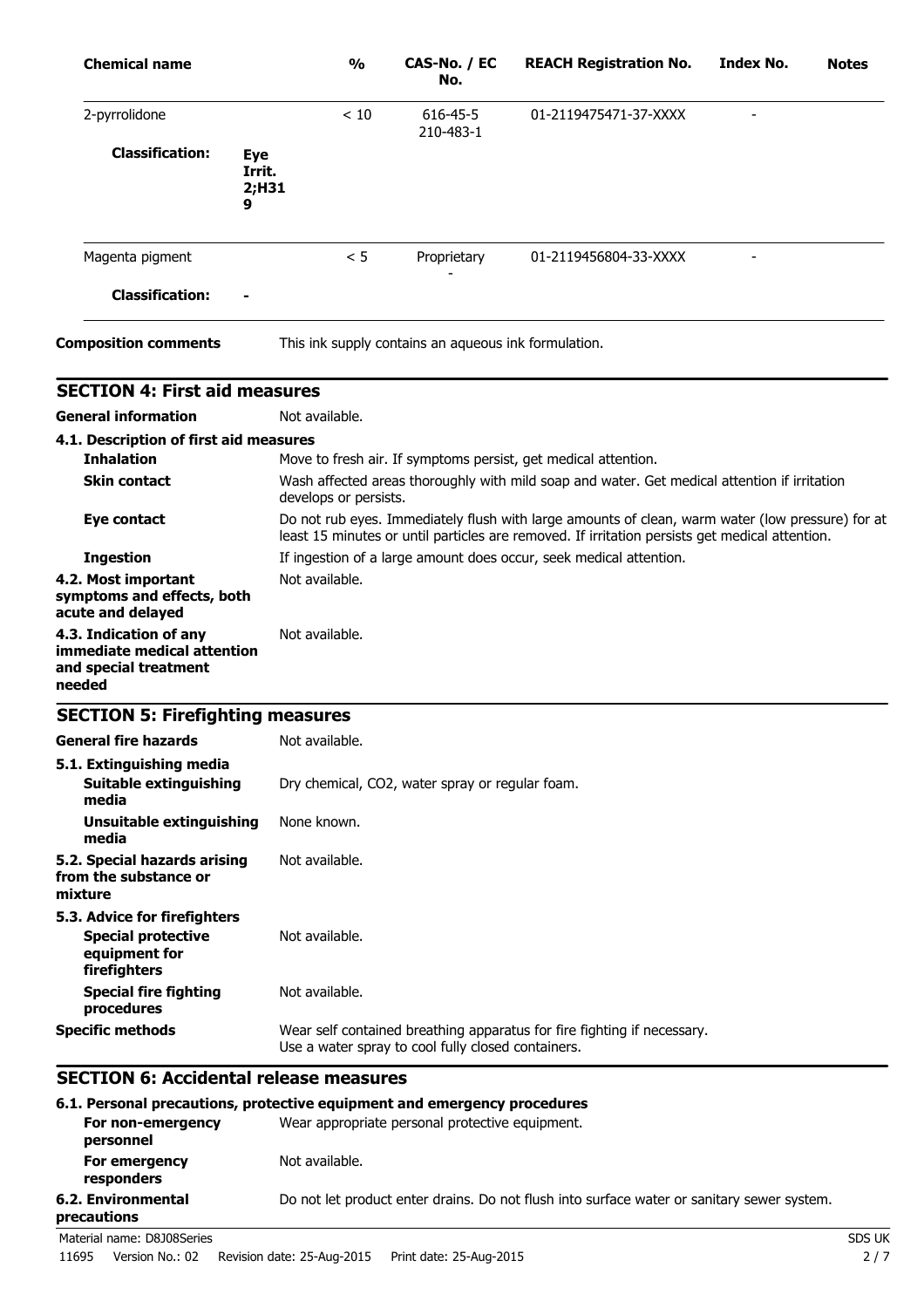**containment and cleaning up**

**6.4. Reference to other sections**

**6.3. Methods and material for** Dike the spilled material, where this is possible. Absorb with inert absorbent such as dry clay, sand or diatomaceous earth, commercial sorbents, or recover using pumps. For waste disposal, see section 13 of the SDS.

## **SECTION 7: Handling and storage**

| 7.1. Precautions for safe<br>handling                                          | Avoid contact with skin, eyes and clothing.                               |
|--------------------------------------------------------------------------------|---------------------------------------------------------------------------|
| 7.2. Conditions for safe<br>storage, including any<br><i>incompatibilities</i> | Keep out of the reach of children. Keep away from excessive heat or cold. |
| 7.3. Specific end use(s)                                                       | Not available.                                                            |

# **SECTION 8: Exposure controls/personal protection**

| 8.1. Control parameters                              |                                                                         |
|------------------------------------------------------|-------------------------------------------------------------------------|
| <b>Occupational exposure limits</b>                  | No exposure limits noted for ingredient(s).                             |
| <b>Biological limit values</b>                       | No biological exposure limits noted for the ingredient(s).              |
| <b>Recommended monitoring</b><br>procedures          | Not available.                                                          |
| <b>Derived no-effect level</b><br>(DNEL)             | Not available.                                                          |
| <b>Predicted no effect</b><br>concentrations (PNECs) | Not available.                                                          |
| <b>Exposure guidelines</b>                           | Exposure limits have not been established for this product.             |
| 8.2. Exposure controls                               |                                                                         |
| <b>Appropriate engineering</b><br>controls           | Use in a well ventilated area.                                          |
|                                                      | Individual protection measures, such as personal protective equipment   |
| <b>General information</b>                           | Use personal protective equipment to minimize exposure to skin and eye. |
| Eye/face protection                                  | Not available.                                                          |
| <b>Skin protection</b>                               |                                                                         |
| - Hand protection                                    | Not available.                                                          |
| - Other                                              | Not available.                                                          |
| <b>Respiratory protection</b>                        | Not available.                                                          |
| <b>Thermal hazards</b>                               | Not available.                                                          |
| <b>Hygiene measures</b>                              | Handle in accordance with good industrial hygiene and safety practice.  |
| <b>Environmental exposure</b><br>controls            | Not available.                                                          |

## **SECTION 9: Physical and chemical properties**

### **9.1. Information on basic physical and chemical properties**

| <b>Appearance</b>                                       |                                                          |
|---------------------------------------------------------|----------------------------------------------------------|
| <b>Physical state</b>                                   | Liquid.                                                  |
| Color                                                   | Magenta                                                  |
| Odor                                                    | Not available.                                           |
| <b>Odor threshold</b>                                   | Not available.                                           |
| рH                                                      | $9 - 10$                                                 |
| <b>Melting point/freezing point</b>                     | Not available.                                           |
| Initial boiling point and<br>boiling range              | Not determined                                           |
| <b>Flash point</b>                                      | $>= 230.0$ °F ( $>= 110.0$ °C) Pensky-Martens Closed Cup |
| <b>Evaporation rate</b>                                 | Not determined                                           |
| Flammability (solid, gas)                               | Not available.                                           |
| Upper/lower flammability or explosive limits            |                                                          |
| <b>Flammability limit - lower</b> Not determined<br>(%) |                                                          |
| <b>Flammability limit -</b><br>upper $(% )$             | Not available.                                           |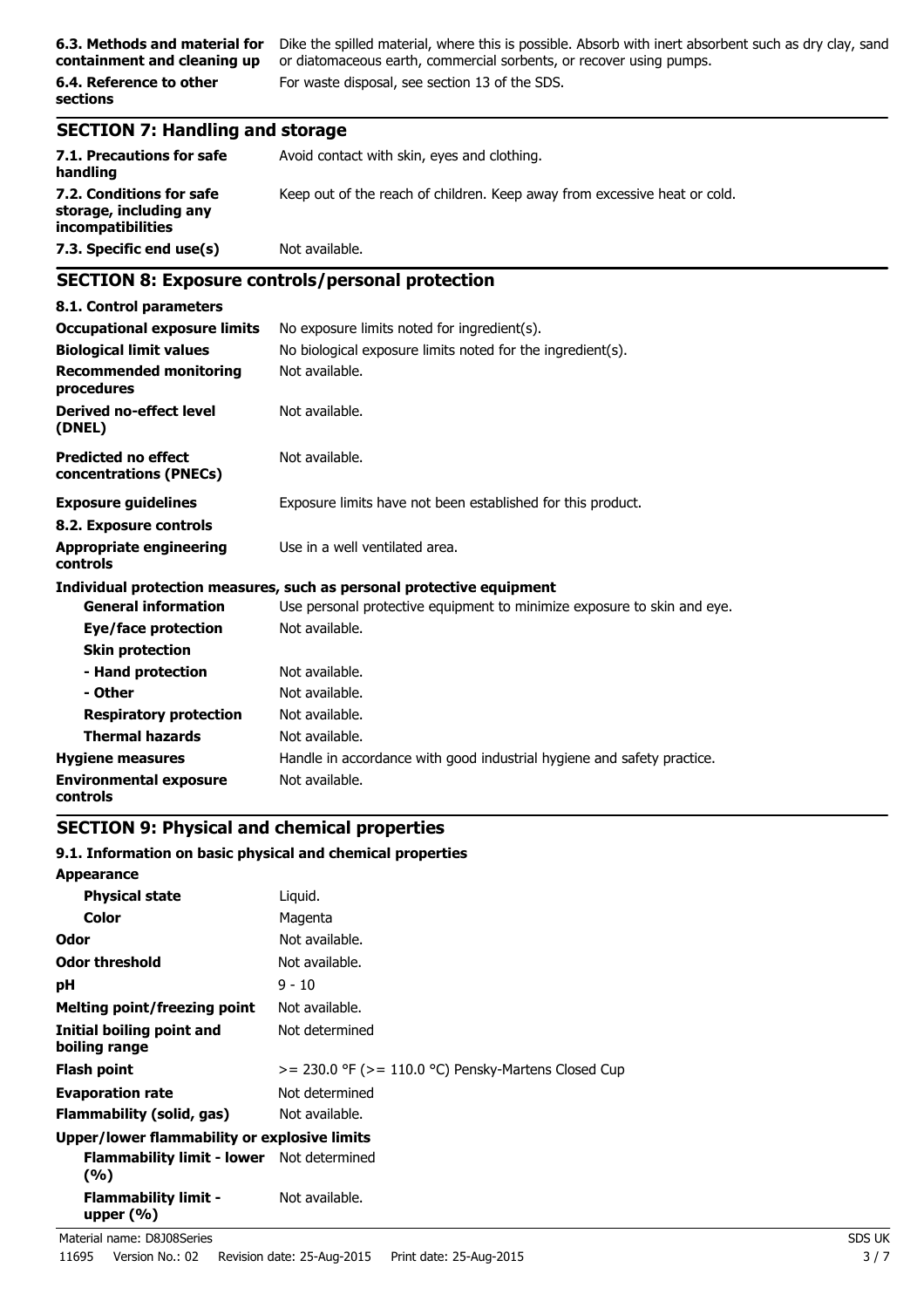| Vapor pressure                                    | Not determined                               |
|---------------------------------------------------|----------------------------------------------|
| Solubility(ies)                                   |                                              |
| Solubility (water)                                | Soluble in water                             |
| Solubility (other)                                | Not available.                               |
| <b>Partition coefficient</b><br>(n-octanol/water) | Not available.                               |
| <b>Auto-ignition temperature</b>                  | Not available.                               |
| <b>Decomposition temperature</b>                  | Not available.                               |
| <b>Viscosity</b>                                  | Not available.                               |
| <b>Explosive properties</b>                       | Not available.                               |
| <b>Oxidizing properties</b>                       | Not determined                               |
| 9.2. Other information                            |                                              |
| VOC (Weight %)                                    | $<$ 96.02 g/l                                |
| <b>SECTION 10: Stability and reactivity</b>       |                                              |
| 10.1. Reactivity                                  | Not available.                               |
| 10.2. Chemical stability                          | Stable under recommended storage conditions. |

| 10.3. Possibility of hazardous<br>reactions | Will not occur.                                                                                                     |
|---------------------------------------------|---------------------------------------------------------------------------------------------------------------------|
| 10.4. Conditions to avoid                   | Not available.                                                                                                      |
| 10.5. Incompatible materials                | Incompatible with strong bases and oxidizing agents.                                                                |
| 10.6. Hazardous<br>decomposition products   | Upon decomposition, this product emits carbon monoxide, carbon dioxide and/or low molecular<br>weight hydrocarbons. |

# **SECTION 11: Toxicological information**

**General information** Not available.

| 11.1. Information on toxicological effects |  |  |  |
|--------------------------------------------|--|--|--|
|--------------------------------------------|--|--|--|

| <b>Acute toxicity</b>                                      | Based on available data, the classification criteria are not met.                                                                                               |                                                                   |  |  |
|------------------------------------------------------------|-----------------------------------------------------------------------------------------------------------------------------------------------------------------|-------------------------------------------------------------------|--|--|
| <b>Skin corrosion/irritation</b>                           | Based on available data, the classification criteria are not met.                                                                                               |                                                                   |  |  |
| Serious eye damage/eye<br>irritation                       | Based on available data, the classification criteria are not met.                                                                                               |                                                                   |  |  |
| <b>Respiratory sensitization</b>                           | Based on available data, the classification criteria are not met.                                                                                               |                                                                   |  |  |
| <b>Skin sensitization</b>                                  |                                                                                                                                                                 | Based on available data, the classification criteria are not met. |  |  |
| <b>Germ cell mutagenicity</b>                              |                                                                                                                                                                 | Based on available data, the classification criteria are not met. |  |  |
| Carcinogenicity                                            |                                                                                                                                                                 | Based on available data, the classification criteria are not met. |  |  |
| <b>Reproductive toxicity</b>                               |                                                                                                                                                                 | Based on available data, the classification criteria are not met. |  |  |
| <b>Specific target organ toxicity</b><br>- single exposure | Based on available data, the classification criteria are not met.                                                                                               |                                                                   |  |  |
| Specific target organ toxicity<br>- repeated exposure      | Based on available data, the classification criteria are not met.                                                                                               |                                                                   |  |  |
| <b>Aspiration hazard</b>                                   | Based on available data, the classification criteria are not met.                                                                                               |                                                                   |  |  |
| <b>Components</b>                                          | <b>Species</b><br><b>Test Results</b>                                                                                                                           |                                                                   |  |  |
| 2-pyrrolidone (CAS 616-45-5)                               |                                                                                                                                                                 |                                                                   |  |  |
| <b>Acute</b>                                               |                                                                                                                                                                 |                                                                   |  |  |
| <b>Oral</b>                                                |                                                                                                                                                                 |                                                                   |  |  |
| LD50                                                       | Guinea pig                                                                                                                                                      | 6500 mg/kg                                                        |  |  |
|                                                            | Rat                                                                                                                                                             | 6500 mg/kg                                                        |  |  |
| Mixture versus substance<br>information                    | Not available.                                                                                                                                                  |                                                                   |  |  |
| <b>Other information</b>                                   | Complete toxicity data are not available for this specific formulation<br>Refer to Section 2 for potential health effects and Section 4 for first aid measures. |                                                                   |  |  |
| <b>SECTION 12: Ecological information</b>                  |                                                                                                                                                                 |                                                                   |  |  |
| <b>Aguatic toxicity</b>                                    | This product has not been tested for ecological effects.                                                                                                        |                                                                   |  |  |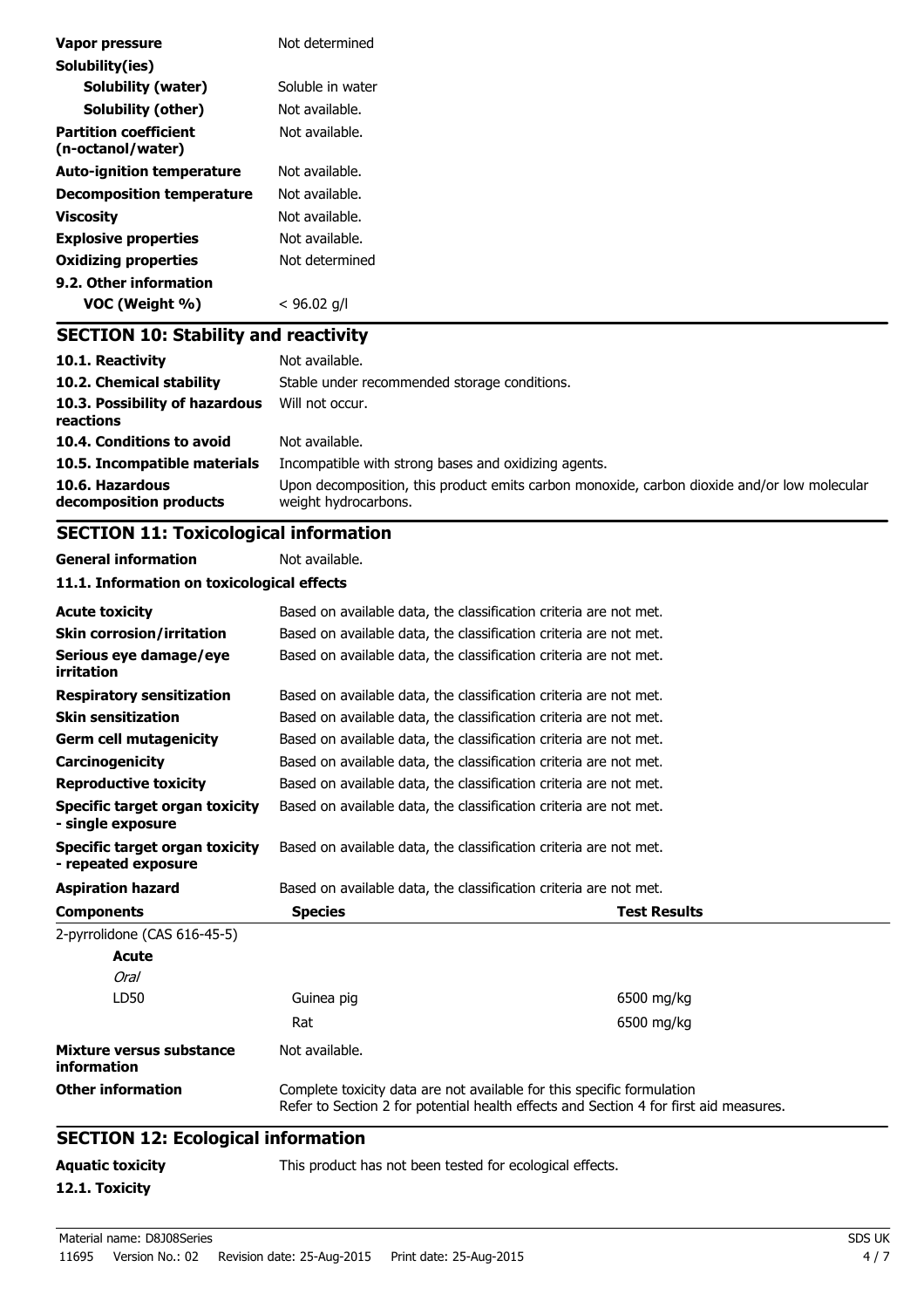| <b>Product</b>                                                             |                | <b>Species</b>                                                    | <b>Test Results</b>  |
|----------------------------------------------------------------------------|----------------|-------------------------------------------------------------------|----------------------|
| D8J08Series (CAS Mixture)                                                  |                |                                                                   |                      |
| <b>Aquatic</b>                                                             |                |                                                                   |                      |
| Acute                                                                      |                |                                                                   |                      |
| Fish                                                                       | <b>LC50</b>    | Fathead minnow (Pimephales promelas) $\langle$ 750 mg/l, 96 hours |                      |
| <b>Components</b>                                                          |                | <b>Species</b>                                                    | <b>Test Results</b>  |
| 2-pyrrolidone (CAS 616-45-5)                                               |                |                                                                   |                      |
| <b>Aquatic</b>                                                             |                |                                                                   |                      |
| Crustacea                                                                  | <b>EC50</b>    | Water flea (Daphnia pulex)                                        | 13.21 mg/l, 48 hours |
| 12.2. Persistence and<br>degradability                                     | Not available. |                                                                   |                      |
| 12.3. Bioaccumulative<br>potential                                         | Not available. |                                                                   |                      |
| <b>Partition coefficient</b><br>n-octanol/water (log Kow)<br>2-pyrrolidone |                | $-0.85$                                                           |                      |
| <b>Bioconcentration factor (BCF)</b>                                       | Not available. |                                                                   |                      |
| 12.4. Mobility in soil                                                     | Not available. |                                                                   |                      |
| 12.5. Results of PBT<br>and vPvB<br>assessment                             |                | Not a PBT or vPvB substance or mixture.                           |                      |
| 12.6. Other adverse effects                                                | Not available. |                                                                   |                      |

# **SECTION 13: Disposal considerations**

| 13.1. Waste treatment methods          |                                                                                                                                                                                                                                                                                                                                                                                                                                                                                                                                                                                                               |
|----------------------------------------|---------------------------------------------------------------------------------------------------------------------------------------------------------------------------------------------------------------------------------------------------------------------------------------------------------------------------------------------------------------------------------------------------------------------------------------------------------------------------------------------------------------------------------------------------------------------------------------------------------------|
| <b>Residual waste</b>                  | Not available.                                                                                                                                                                                                                                                                                                                                                                                                                                                                                                                                                                                                |
| Contaminated packaging                 | Not available.                                                                                                                                                                                                                                                                                                                                                                                                                                                                                                                                                                                                |
| EU waste code                          | Not available.                                                                                                                                                                                                                                                                                                                                                                                                                                                                                                                                                                                                |
| <b>Disposal</b><br>methods/information | Do not allow this material to drain into sewers/water supplies.<br>Dispose of waste material according to Local, State, Federal, and Provincial Environmental<br>Regulations.<br>Do not dispose of together with general office waste. Ensure collection and disposal with an<br>appropriately licensed waste contractor.<br>HP's Planet Partners (trademark) supplies recycling program enables simple, convenient recycling of<br>HP original inkjet and LaserJet supplies. For more information and to determine if this service is<br>available in your location, please visit http://www.hp.com/recycle. |

## **SECTION 14: Transport information**

#### **DOT**

Not regulated as dangerous goods.

#### **IATA**

Not regulated as dangerous goods.

### **IMDG**

Not regulated as dangerous goods.

#### **ADR**

Not regulated as dangerous goods.

**Further information** Not a dangerous good under DOT, IATA, ADR, IMDG, or RID.

# **SECTION 15: Regulatory information**

#### **15.1. Safety, health and environmental regulations/legislation specific for the substance or mixture**

#### **EU regulations**

**Regulation (EC) No. 1005/2009 on substances that deplete the ozone layer, Annex I** Not listed.

**Regulation (EC) No. 1005/2009 on substances that deplete the ozone layer, Annex II** Not listed.

### **Regulation (EC) No. 850/2004 On persistent organic pollutants, Annex I as amended** Not listed.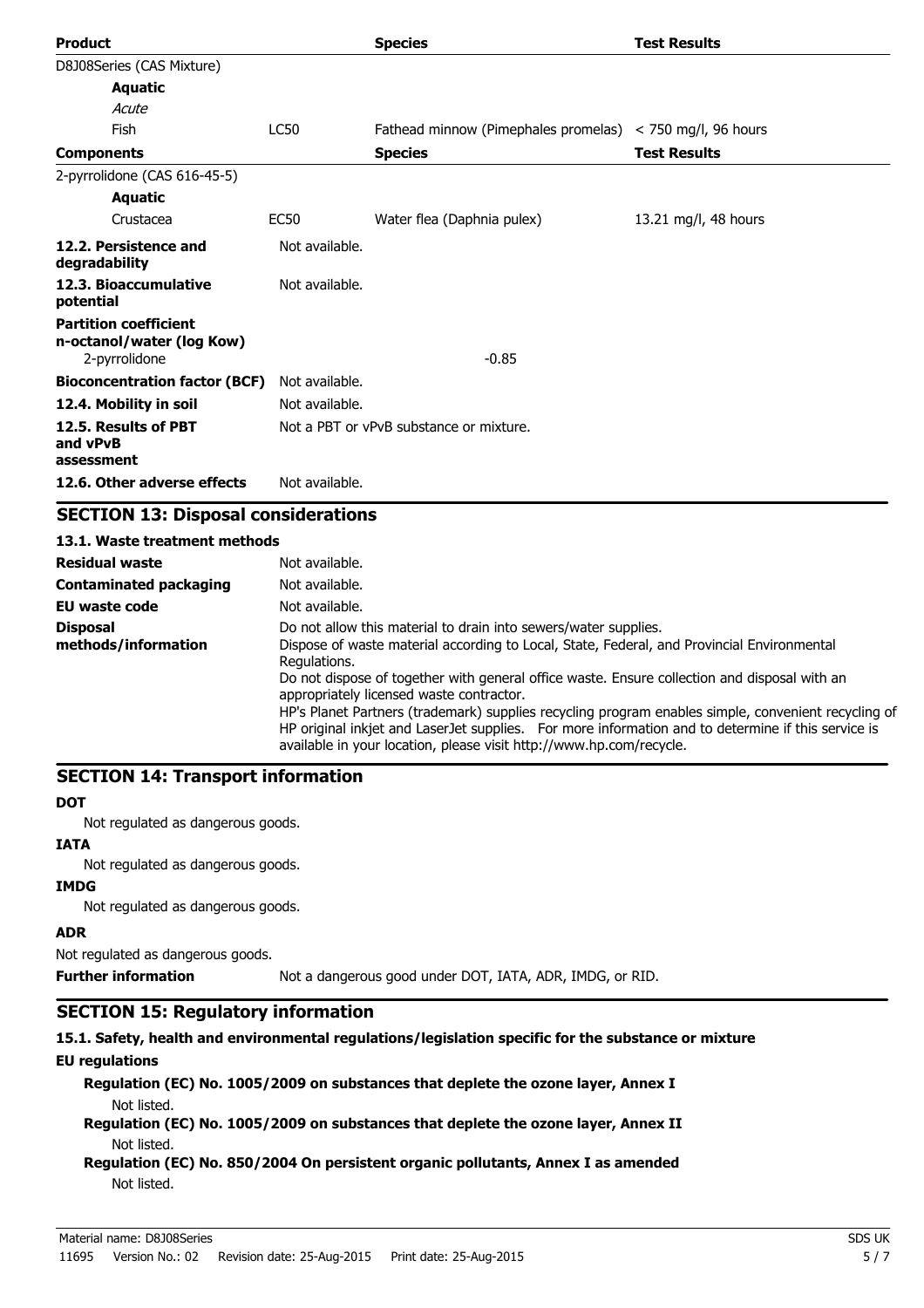| amended                              | Regulation (EC) No. 689/2008 concerning the export and import of dangerous chemicals, Annex I, part 1 as                                                                                                                                                                                                                                                                                                                                                                                                                                                                                                                                                                                                                                                                                                                                                                                                              |  |  |
|--------------------------------------|-----------------------------------------------------------------------------------------------------------------------------------------------------------------------------------------------------------------------------------------------------------------------------------------------------------------------------------------------------------------------------------------------------------------------------------------------------------------------------------------------------------------------------------------------------------------------------------------------------------------------------------------------------------------------------------------------------------------------------------------------------------------------------------------------------------------------------------------------------------------------------------------------------------------------|--|--|
| Not listed.                          |                                                                                                                                                                                                                                                                                                                                                                                                                                                                                                                                                                                                                                                                                                                                                                                                                                                                                                                       |  |  |
| amended                              | Regulation (EC) No. 689/2008 concerning the export and import of dangerous chemicals, Annex I, part 2 as                                                                                                                                                                                                                                                                                                                                                                                                                                                                                                                                                                                                                                                                                                                                                                                                              |  |  |
| Not listed.                          |                                                                                                                                                                                                                                                                                                                                                                                                                                                                                                                                                                                                                                                                                                                                                                                                                                                                                                                       |  |  |
| amended                              | Regulation (EC) No. 689/2008 concerning the export and import of dangerous chemicals, Annex I, part 3 as                                                                                                                                                                                                                                                                                                                                                                                                                                                                                                                                                                                                                                                                                                                                                                                                              |  |  |
| Not listed.                          |                                                                                                                                                                                                                                                                                                                                                                                                                                                                                                                                                                                                                                                                                                                                                                                                                                                                                                                       |  |  |
| Not listed.                          | Regulation (EC) No. 689/2008 concerning the export and import of dangerous chemicals, Annex V as amended                                                                                                                                                                                                                                                                                                                                                                                                                                                                                                                                                                                                                                                                                                                                                                                                              |  |  |
|                                      | Regulation (EC) No. 166/2006 Annex II Pollutant Release and Transfer Registry                                                                                                                                                                                                                                                                                                                                                                                                                                                                                                                                                                                                                                                                                                                                                                                                                                         |  |  |
| Not listed.                          |                                                                                                                                                                                                                                                                                                                                                                                                                                                                                                                                                                                                                                                                                                                                                                                                                                                                                                                       |  |  |
|                                      | Regulation (EC) No. 1907/2006, REACH Article 59(1) Candidate List as currently published by ECHA                                                                                                                                                                                                                                                                                                                                                                                                                                                                                                                                                                                                                                                                                                                                                                                                                      |  |  |
| Not listed.                          |                                                                                                                                                                                                                                                                                                                                                                                                                                                                                                                                                                                                                                                                                                                                                                                                                                                                                                                       |  |  |
| <b>Authorizations</b>                |                                                                                                                                                                                                                                                                                                                                                                                                                                                                                                                                                                                                                                                                                                                                                                                                                                                                                                                       |  |  |
|                                      |                                                                                                                                                                                                                                                                                                                                                                                                                                                                                                                                                                                                                                                                                                                                                                                                                                                                                                                       |  |  |
| Not listed.                          | Regulation (EC) No. 143/2011 Annex XIV Substances Subject to Authorization                                                                                                                                                                                                                                                                                                                                                                                                                                                                                                                                                                                                                                                                                                                                                                                                                                            |  |  |
| <b>Restrictions on use</b>           |                                                                                                                                                                                                                                                                                                                                                                                                                                                                                                                                                                                                                                                                                                                                                                                                                                                                                                                       |  |  |
| amended                              | Regulation (EC) No. 1907/2006, REACH Annex XVII Substances subject to restriction on marketing and use as                                                                                                                                                                                                                                                                                                                                                                                                                                                                                                                                                                                                                                                                                                                                                                                                             |  |  |
| Not listed.                          |                                                                                                                                                                                                                                                                                                                                                                                                                                                                                                                                                                                                                                                                                                                                                                                                                                                                                                                       |  |  |
| mutagens at work                     | Directive 2004/37/EC: on the protection of workers from the risks related to exposure to carcinogens and                                                                                                                                                                                                                                                                                                                                                                                                                                                                                                                                                                                                                                                                                                                                                                                                              |  |  |
| Not regulated.                       |                                                                                                                                                                                                                                                                                                                                                                                                                                                                                                                                                                                                                                                                                                                                                                                                                                                                                                                       |  |  |
| are breastfeeding                    | Directive 92/85/EEC: on the safety and health of pregnant workers and workers who have recently given birth or                                                                                                                                                                                                                                                                                                                                                                                                                                                                                                                                                                                                                                                                                                                                                                                                        |  |  |
| Not regulated.                       |                                                                                                                                                                                                                                                                                                                                                                                                                                                                                                                                                                                                                                                                                                                                                                                                                                                                                                                       |  |  |
| <b>Other EU regulations</b>          |                                                                                                                                                                                                                                                                                                                                                                                                                                                                                                                                                                                                                                                                                                                                                                                                                                                                                                                       |  |  |
|                                      | Directive 96/82/EC (Seveso II) on the control of major-accident hazards involving dangerous substances                                                                                                                                                                                                                                                                                                                                                                                                                                                                                                                                                                                                                                                                                                                                                                                                                |  |  |
| Not regulated.<br>agents at work     | Directive 98/24/EC on the protection of the health and safety of workers from the risks related to chemical                                                                                                                                                                                                                                                                                                                                                                                                                                                                                                                                                                                                                                                                                                                                                                                                           |  |  |
| Not regulated.                       |                                                                                                                                                                                                                                                                                                                                                                                                                                                                                                                                                                                                                                                                                                                                                                                                                                                                                                                       |  |  |
|                                      | Directive 94/33/EC on the protection of young people at work                                                                                                                                                                                                                                                                                                                                                                                                                                                                                                                                                                                                                                                                                                                                                                                                                                                          |  |  |
| Not regulated.                       |                                                                                                                                                                                                                                                                                                                                                                                                                                                                                                                                                                                                                                                                                                                                                                                                                                                                                                                       |  |  |
| <b>Other regulations</b>             | All chemical substances in this HP product have been notified or are exempt from notification under<br>chemical substances notification laws in the following countries: US (TSCA), EU (EINECS/ELINCS),<br>Switzerland, Canada (DSL/NDSL), Australia, Japan, Philippines, South Korea, New Zealand, and<br>China.                                                                                                                                                                                                                                                                                                                                                                                                                                                                                                                                                                                                     |  |  |
| <b>Other information</b>             | Specific Provisions: Regulation (EC) No 1907/2006 of the European Parliament and of the Council<br>concerning the Registration, Evaluation, Authorisation and Restriction of Chemicals (REACH),<br>establishing a European Chemicals Agency, amending Directive 1999/45/EC and repealing Council<br>Regulation (EEC) No 793/93 and Commission Regulation (EC) No 1488/94 as well as Council<br>Directive 76/769/EEC and Commission Directives 91/155/EEC, 93/67/EEC, 93/105/EC and<br>2000/21/EC (in the amended version OJ L 396 from 29.05.2007 page 3 with further rectifications<br>and amendments). Exposure Limits (See Section 8): Executive regulation of Minister of Labour and<br>Social Policy dated Nov. 29, 2002 concerning the highest exposure limits and volume of factors<br>harmful for health and environment at work (Official Journal of Laws no 217/2002 item 1833 with<br>further amendments). |  |  |
| <b>National regulations</b>          | Not available.                                                                                                                                                                                                                                                                                                                                                                                                                                                                                                                                                                                                                                                                                                                                                                                                                                                                                                        |  |  |
| 15.2. Chemical safety<br>assessment  | Not available.                                                                                                                                                                                                                                                                                                                                                                                                                                                                                                                                                                                                                                                                                                                                                                                                                                                                                                        |  |  |
| <b>SECTION 16: Other information</b> |                                                                                                                                                                                                                                                                                                                                                                                                                                                                                                                                                                                                                                                                                                                                                                                                                                                                                                                       |  |  |
| <b>References</b>                    | Not available.                                                                                                                                                                                                                                                                                                                                                                                                                                                                                                                                                                                                                                                                                                                                                                                                                                                                                                        |  |  |
|                                      | Not available.                                                                                                                                                                                                                                                                                                                                                                                                                                                                                                                                                                                                                                                                                                                                                                                                                                                                                                        |  |  |
| <b>Information on evaluation</b>     |                                                                                                                                                                                                                                                                                                                                                                                                                                                                                                                                                                                                                                                                                                                                                                                                                                                                                                                       |  |  |

| method leading to the<br>classification of mixture |                                           |        |
|----------------------------------------------------|-------------------------------------------|--------|
| Issue date                                         | 28-Mar-2014                               |        |
| <b>Revision information</b>                        | SECTION 16: Other information: Disclaimer |        |
| Material name: D8J08Series                         |                                           | SDS UK |